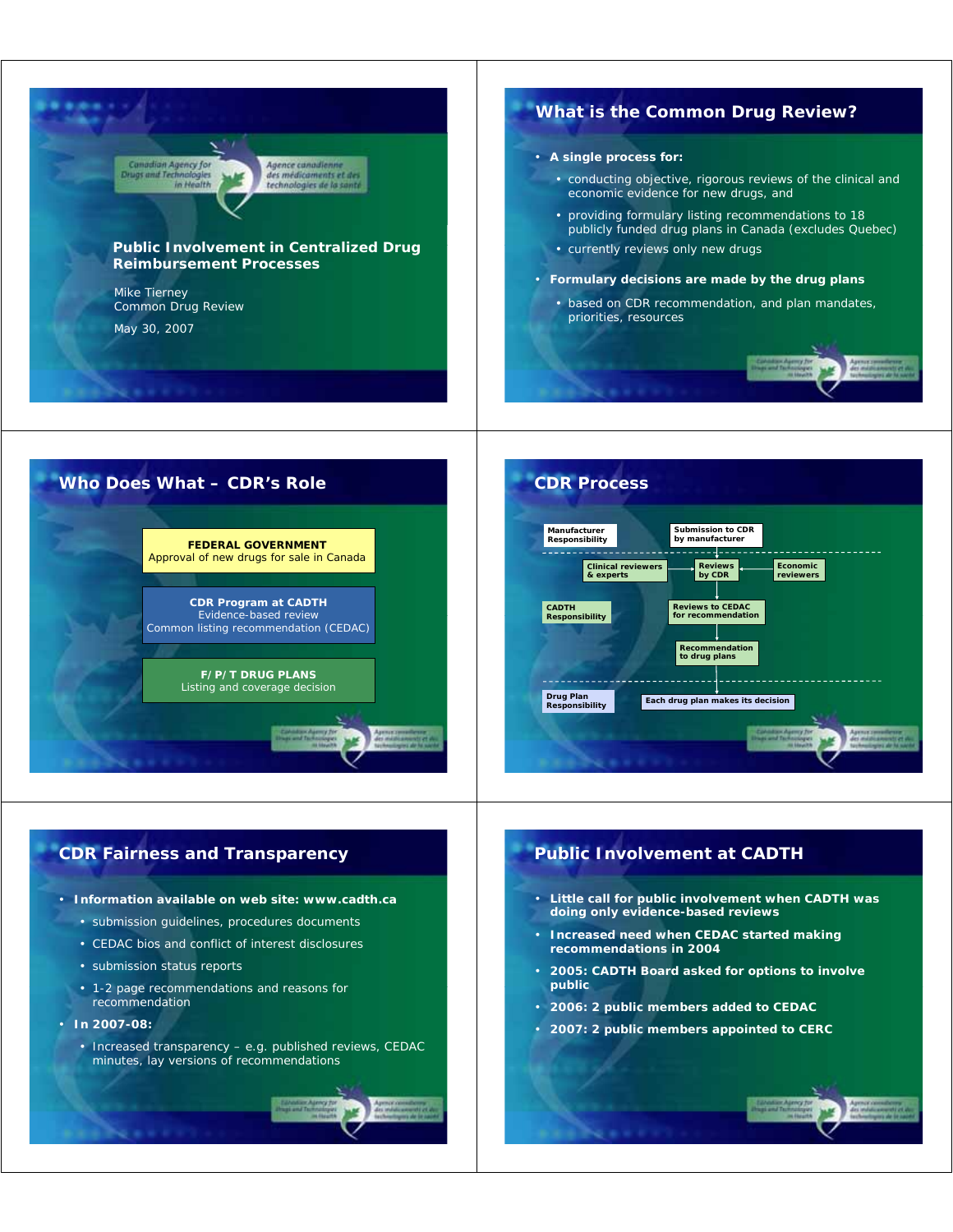# **Benefits of Public Involvement**

- **Add a public interest perspective to CADTH's work, increase the relevance of recommendations**
- **Improve public awareness and understanding of processes and recommendations**
- **Enhanced opportunities for public support and buy-in**

#### **What is Public Involvement?**

- **Transparency**
- **Membership**
- **Expert committees**
- **Citizen councils**
- **Integrated committees**

## **Potential for Public Input into Reviews**

- **Submit drugs/topics**
- **Contribute to evidence**
- **Comment on reviews**
- **Participate in expert committees**
- **Participate in decision making**

# **Public Involvement - Definitions**

- *"Health professional" includes, but is not limited to: physicians, nurses, pharmacists, dentists, hospital administrators, natural health practitioners and alternative medicine practitioners.*
- *"Patients" are persons who require or who are under medical care. A patient may also be a consumer, but not all consumers are patients.*
- *"Public Member" is a person selected to be a member of an expert advisory committee in the capacity of a member of the general public and not as a representative of any specific interest, group or organization.*

#### **Adding Public Members to CEDAC**

- **Objectives**
- **Revise Terms of Reference**
- **Recruitment**
- **Selection**
- **Training and orientation**
- **Integration into committee**
- **Support participation**
- **Evaluation**
- **Continuous improvement**

## **Objectives of Public Involvement**

- **To assist in identifying the public interest perspective on matters under deliberation, including matters subject to advice and recommendations**
- **To add credence and improve the public legitimacy and acceptance of recommendations/decisions**
- **To support greater public awareness and understanding**
- **To involve informed and interested members of the public and stakeholder groups on relevant matters**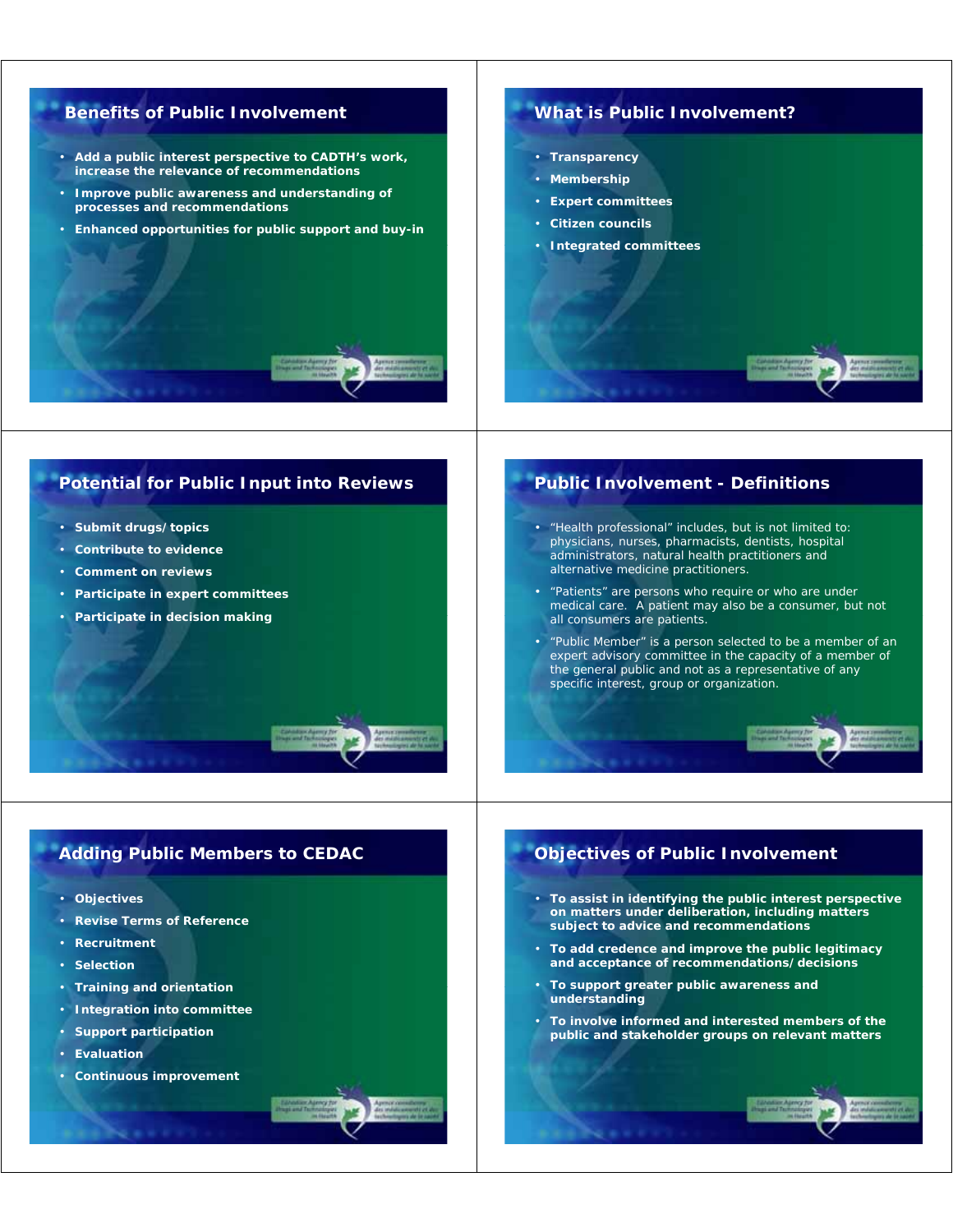# **CEDAC Terms of Reference**

- **Public Member a person selected to be a member of CEDAC in the capacity of a member of the general public and not as a representative of any specific interest, group, or organization**
- **Should mandate of committee be changed?**

### **Recruitment**

- **Advertisement in Globe and Mail**
- **E-mail to CDR stakeholders**
- **Posting on CADTH website**
- **Engaged consultant in public and stakeholder engagement**

### **Profile of a CEDAC Public Member**

- **Knowledge of, or interest in, issues related to the health care system**
- **Knowledge of, or interest in, issues relevant to CADTH's mandate and the mandate of the committee**
- **Experience in committee and/or community work**
- **Demonstrated awareness of, and interest in, the perspectives of members of the general public on issues related to health care services and medicines**
- **Ability to act with integrity and independence of specific interests**

# **Profile of a CEDAC Public Member (Cont'd)**

- **Ability to relate to and respect a diverse range of values and beliefs**
- **Ability to gain respect and credibility within a diverse range of stakeholders and the wider public**
- **Ability to work constructively as a member of a team**
- **Ability to form constructive working relationships**
- **Ability to communicate effectively**
- **Ability to review and synthesize considerable amounts of information**

### **Selection**

- **Screened by consultant**
- **Screened for conflicts**
- **Reviewed by Nominating Committee**
- **Shortlist**
- **Reference check**
- **Selected by CEDAC Nominating Committee based on ideal member profile**
- **Demographics considered but not a requirement**

### **CEDAC Public Members**

#### **Nancy McColl**

- Bachelor of Arts and Education degrees, currently an English/Drama teacher with the Ottawa-Carleton District School Board
- Served on a public advisory committee for Health Canada, Health Products and Food Branch; consulted on a wide range of national health issues, including best practices in the reporting of adverse drug reactions and drug labeling for health product safety
- Invited to attend Expert Advisory Panel on the safety and effectiveness of silicone gel-filled breast implants, provided advice to Health Canada as an independent public member

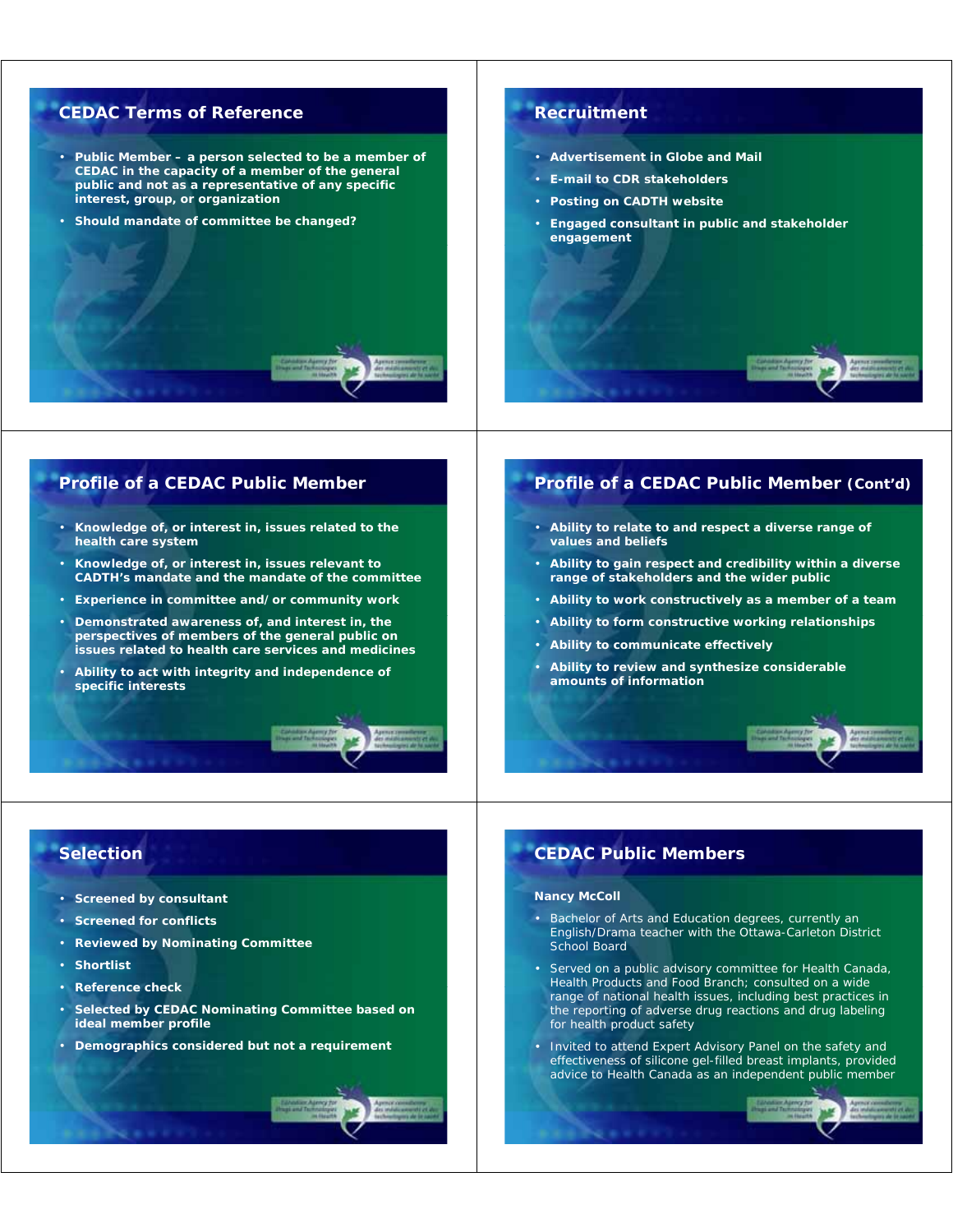# **CEDAC Public Members**

#### **Brad Neubauer**

- A rancher and businessman in Irvine, Alberta; Bachelor of Arts degree in Political Science and Philosophy
- Actively involved as a member of the public in health care, has served as a member of local and provincial bioethics and research ethics committees
- Has also volunteered in support of the local theatre community in Medicine Hat

### **Orientation**

- **CADTH overview, drug approval and use in Canada**
- **Primer on evidence-based medicine**
- **Use of cost-effectiveness in decision-making**
- **Observer at CEDAC meeting**
- **De-brief after CEDAC meeting**
- **Primer on health economics and cost-effectiveness**
- **Common Drug Review overview**
- **Practical issues for CEDAC members**



- **Orientation of professional members to role of public members**
- **Social interaction between all members**
- **Observer status at first meeting**
- **Points of contact at CDR for support**



## **Other Considerations**

- **Remuneration**
- **When does a public member become an "expert"?**
- **Lobbying of public members**

# **Other Options for Public Involvement**

#### • **Patient representation**

- Ontario Committee to Evaluate Drugs
- **Citizen councils**
	- National Institute for Health and Clinical Excellence (NICE)
	- Planned for Ontario drug program
	- Citizens Assembly for Electoral Reform